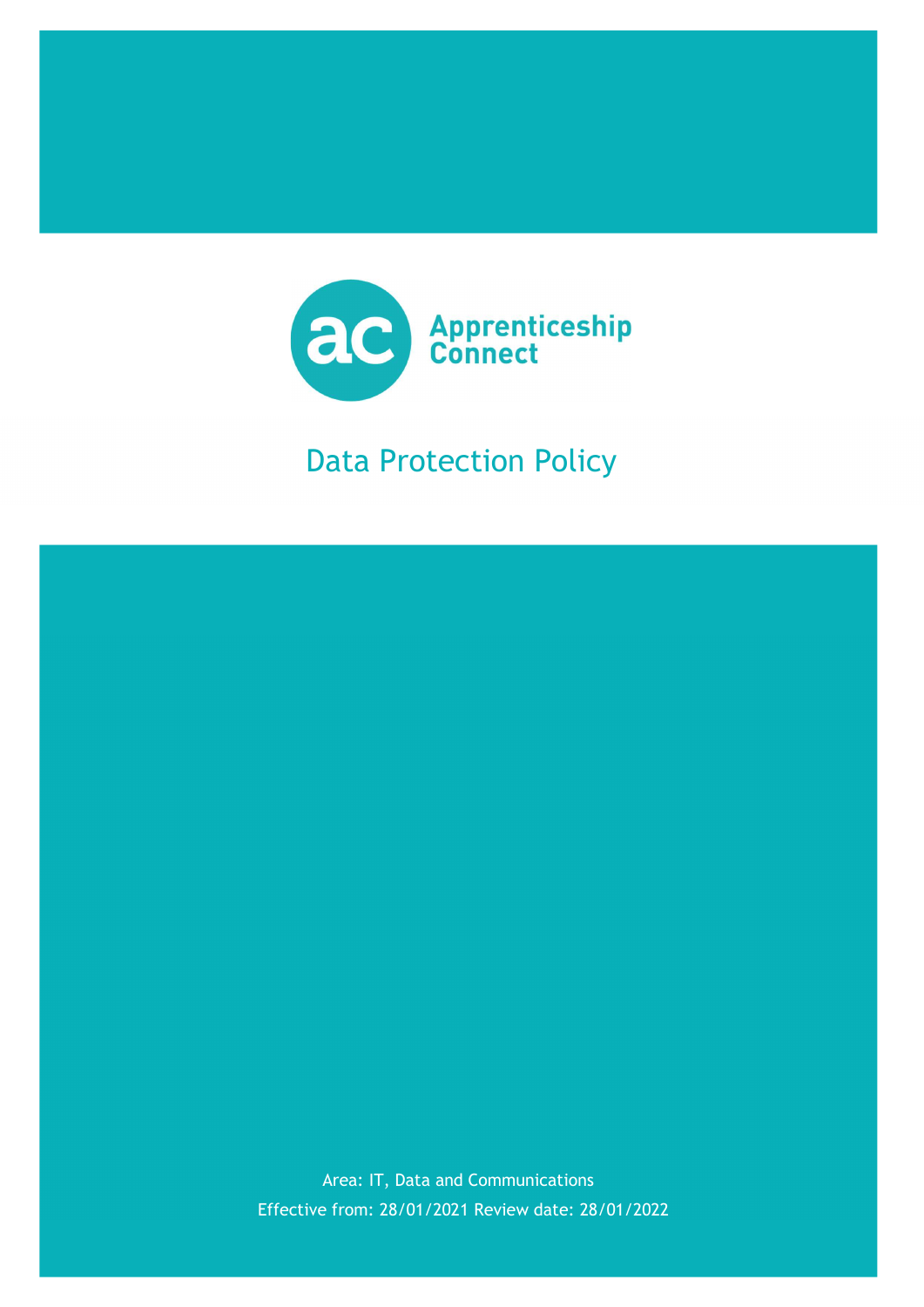# Data Protection Policy

## **Contents**

| 3.2 Designated Data Controller and Data Protection Officer ----------------------------- 7 - |  |
|----------------------------------------------------------------------------------------------|--|
|                                                                                              |  |

## 1. Introduction

In the course of carrying out its various functions, Apprenticeship Connect processes a wide range of personal data relating. The organisation takes the privacy of its data subjects very seriously and is committed to:

- Providing a confidential service to its employees, learners and client employers
- Protecting and promoting the rights of its data subjects in regard to their personal data
- Complying with its legal and regulatory obligations as a data controller

The unauthorised access to, or unlawful processing of, personal data could affect the organisation's ability to meet these needs and could damage its reputation, as well as compromising the privacy of its employees, learners and client employers.

## 1.1 Purpose

The purpose of this policy is to set out the principles and procedures for ensuring that the organisation protects the privacy of its prospective, current and former employees, learners and client employers.

## 1.2 Scope

This policy applies to all personal data obtained, created, stored and transferred by the organisation and its staff, irrespective of the format in which it is held or the device on which it is stored.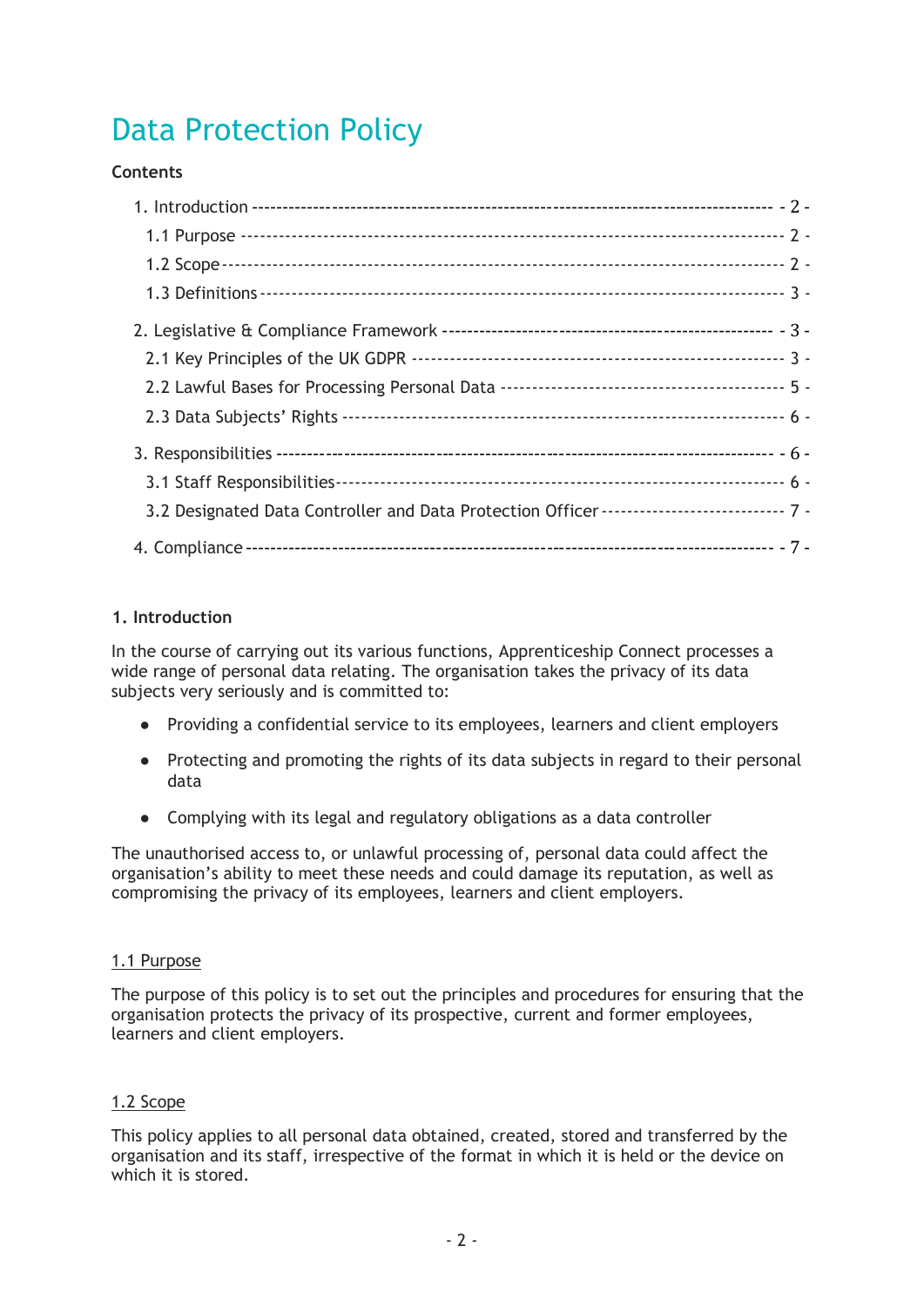Pseudonymised data can fall within the scope of this policy, depending on how difficult it is to attribute the pseudonym to a particular individual. However, if data is truly anonymised, it does not fall within the scope of this policy.

Data relating to companies or public authorities does not fall within the scope of this policy.

## 1.3 Definitions

- Personal data: any information relating to an identifiable natural person, for example: name and contact details; online identifiers such as cookies and IP addresses; and employment and education history.
- Special category personal data: sensitive personal information that could create significant risks to a person's fundamental rights and freedoms, for example, by putting them at risk of unlawful discrimination. Examples include race, religion, sexual orientation and biometric data.
- Processing: refers to anything that is done to, or with, personal data, including collecting, storing, using, altering, disclosing and deleting data.
- Data controller: any organisation or body that determines the purposes and means of processing personal data.
- Data processor: any organisation or body that processes personal data on behalf of a data controller.
- Data subject: a natural person whose personal data is processed by a data controller or processor

## 2. Legislative & Compliance Framework

The organisation's data processing activities are regulated by the Data Protection Act 2018, alongside the UK General Data Protection Regulations (UK GDPR).

The organisation is registered as a data controller with the Information Commissioner's Office (ICO), the independent regulatory office in charge of upholding information rights in the UK:

- Registered Data Controller Name: The Recalvi Enterprise Ltd (T/A Apprenticeship Connect)
- Registration Number: Z3657410
- Date Registered: 29 April 2013

## 2.1 Key Principles of the UK GDPR

The organisation understands its responsibility to fulfil data subjects' reasonable expectations of privacy when undertaking any form of data processing, and to this end, it endorses and adheres to the seven key principles set out in Article 5 of the UK GDPR: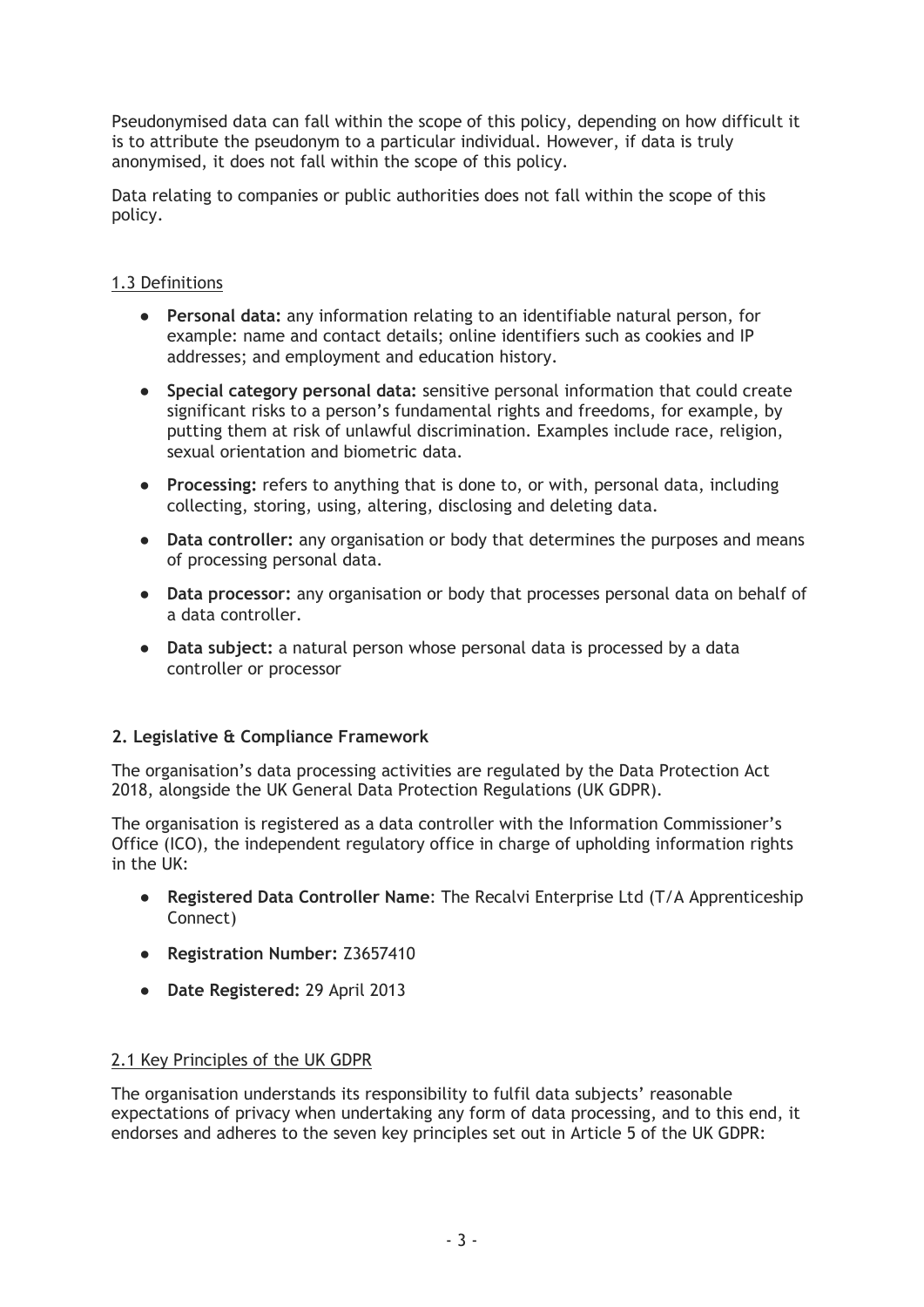- 1. Lawfulness, fairness and transparency:
	- **Lawfulness:** The organisation does not permit the processing of personal data unless there is a clear and justified lawful basis for doing so. The lawful basis for any new form of data processing is determined by the Data Protection Board and communicated to data subjects prior to the processing commencing.
	- Fairness: The organisation only processes personal data for purposes that the data subject would reasonably expect. Consent is requested in an age-appropriate and granular manner at junctures at which the data subject can make an informed decision about how they wish to proceed. They are also informed of how to withdraw their consent should they subsequently wish to do so.
	- Transparency: The organisation provides data subjects with key information relating to data privacy and their rights in relation to processing in a layered approach throughout their engagement. They are also signposted to the appropriate privacy notice, which provides them with a detailed breakdown of:
		- i what personal data is collected
		- ii where personal data is obtained from
		- iii how and why the organisation uses personal data
		- iv the legal justification (lawful basis) for processing personal data
		- v where personal data is transferred to
		- vi how long personal data is stored for
		- vii what rights data subjects have in relation to the organisation's processing
		- viii contact details for the Data Protection Officer and Information Commissioner's Office for the instance that they wish to raise a query or complaint
- 2. Purpose limitation: The organisation only collects personal data for explicitly specified and legitimate purposes, and does not conduct further processing in a manner that is incompatible with the purposes initially stated.
- 3. Data minimisation: The organisation limits the personal data it obtains and processes to that which is absolutely necessary and relevant to the activity in hand. This prevents unnecessary processing and reduces the impact on the data subjects' privacy.
- 4. Accuracy: The organisation takes reasonable steps to ensure that the personal data it processes is accurate, and where necessary, kept up to date. In the instance that inaccuracies are identified, remedial action is taken without undue delay to erase or rectify the data.
- 5. Storage limitation: The organisation does not keep data in a form which permits identification of data subjects for any longer than is necessary for the purposes it is being processed. The Record Retention & Disposal Policy sets out the organisation's commitment to this principle.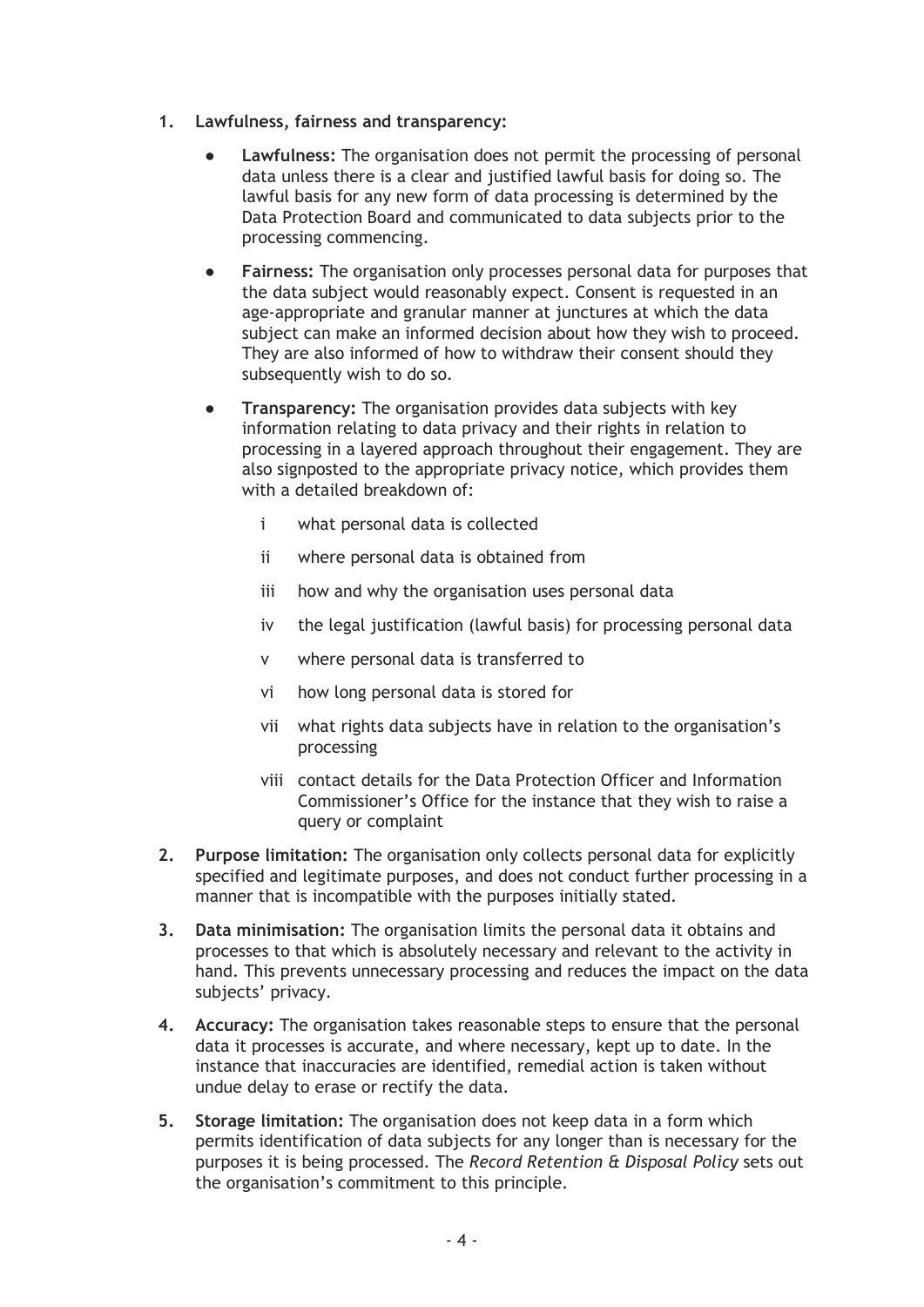- 6. Integrity and confidentiality: The organisation takes appropriate security measures to protect personal data from deliberate or accidental loss, damage, unauthorised access or unlawful processing. Staff are granted authorisation to use systems containing personal data on a 'need to know' and 'minimum privilege' basis to prevent unnecessary access to personal, special category, and otherwise confidential information.
- 7. Accountability: The organisation is able to demonstrate its compliance with principles above through the following measures:
	- Implementing comprehensive IT, data and communications policies detailing the organisation's commitment to data protection
	- Adopting a 'data protection by design and default' approach to all new systems, projects and other initiatives
	- Documenting all processing activities through a Personal Data Index
	- Reporting all data breaches, security threats and near misses internally, and referring these to the Information Commissioner's Office where appropriate
	- Conducting data protection impact assessments, legitimate interest assessments, compliance audits and annual self-assessments

#### 2.2 Lawful Bases for Processing Personal Data

Under the UK GDPR, organisations data controllers must identify a clear lawful basis for each type of data processing activity they conduct. There are six available lawful bases for processing:

- Consent: Organisations may lawfully obtain consent from a data subject in order to process their personal data. Any requests for consent must be specific, ageappropriate, and separate from any other terms and conditions. The data subject must opt in to signify their agreement to processing, rather than their consent being assumed unless they opt out. It must also be clear and easy for a data subject to subsequently withdraw their consent.
- Contract: Organisations can process personal data under this lawful basis if the processing is necessary to fulfil their contractual obligations to a data subject, or because the processing is required as a precursor to entering into a contract.
- Legal obligation: Organisations can lawfully process personal data if it must do so in order to comply with a common law or statutory obligation.
- Vital interests: Personal data can be lawfully processed if it is required in order to protect a data subject's life (for example, in emergency medical situations).
- Legitimate interests: This lawful basis can be appropriate where an organisation processes personal data for purposes that the data subjects would reasonably expect, and in a manner that has minimal impact on their privacy.
- Public task: Organisations may rely on this lawful basis if the processing is carried out in the exercise of official authority, or to perform a specific task in the public interest that is set out in law.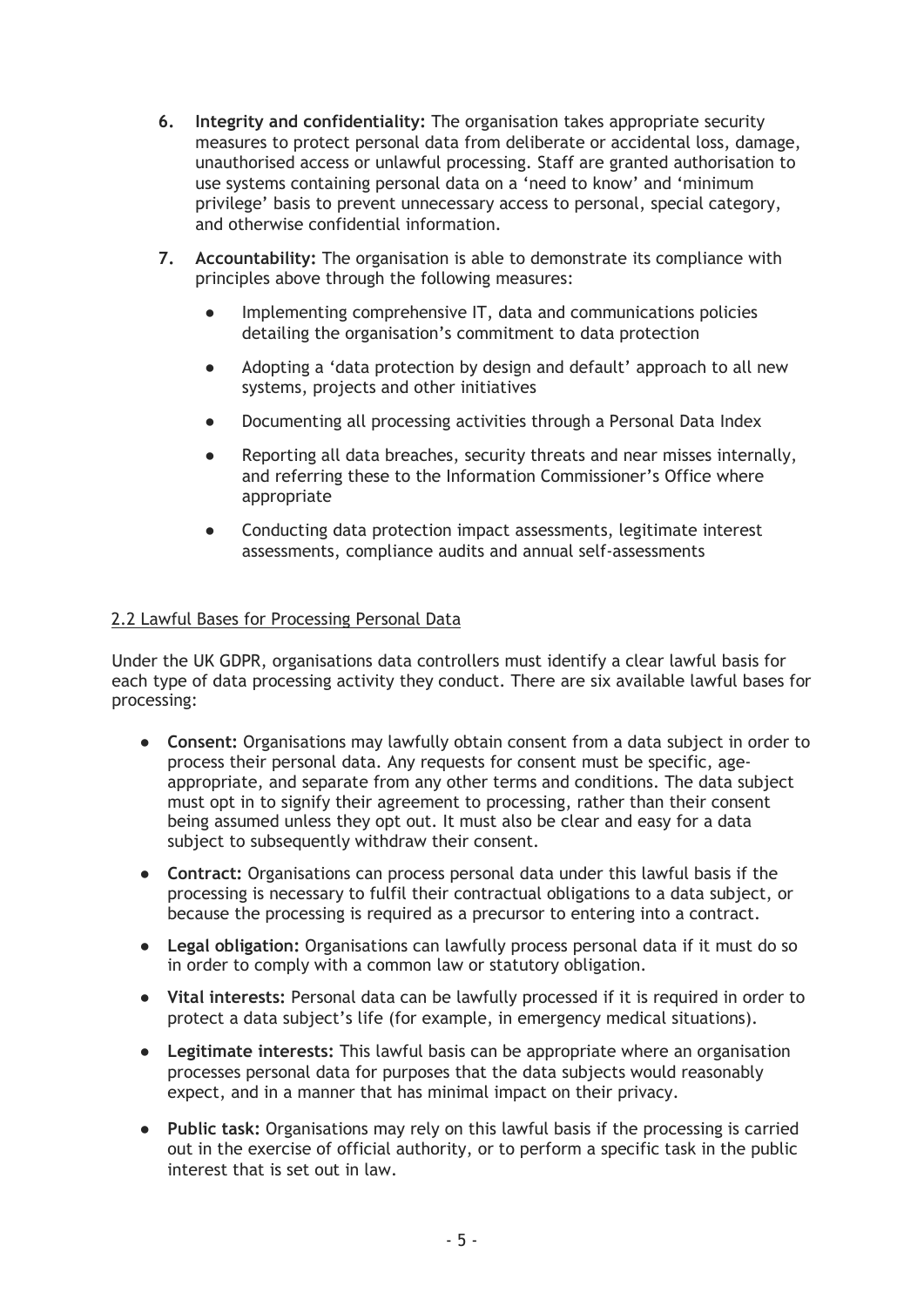No single basis is 'better' or more important than the others – which basis is most appropriate to use depends on the purpose of the processing and relationship between the data subject and organisation.

The lawful bases under which the organisation processes personal data are determined by the Data Protection Board and are detailed within the Privacy Notice for Applicants and Learners; the Privacy Notice for Individuals Working at a Client Employer; and the Privacy Notice for Employees. Staff are not permitted to process personal data outside of the lawful bases stated within these notices.

Note, the UK GDPR requires organisations to take particular care when processing children's personal data. The legal age in the UK for providing consent for data processing is 13. The organisation does not provide a service to learners under the age of 16 so does not require parent/guardian consent before commencing data processing. However, the organisation ensures that all consent requests and data protection-related information, advice and guidance are age-appropriate.

## 2.3 Data Subjects' Rights

Under the UK GDPR, data subjects have the following rights:

- Right to be informed about the collection and use of their personal data
- Right to access their personal data
- Right to have inaccurate or incomplete personal data rectified
- Right to have their personal data erased (commonly referred to as the 'right to be forgotten')
- Right to request the restriction of, suppression of processing activity relating to their personal data
- Right to obtain and reuse their personal data for their own purposes across different services
- Right to object to the processing of their personal data in certain circumstances
- Rights in relation to automated decision-making and profiling

If an individual would like to exercise their rights in relation to personal data, they should submit a request to data@apprenticeshipconnect.co.uk and the organisation will act upon this in line with the Subject Rights Procedure.

#### 3. Responsibilities

#### 3.1 Staff Responsibilities

All permanent, temporary, contracted and volunteer staff are responsible for:

● Ensuring that any information they provide about themselves is accurate and where appropriate, kept up to date